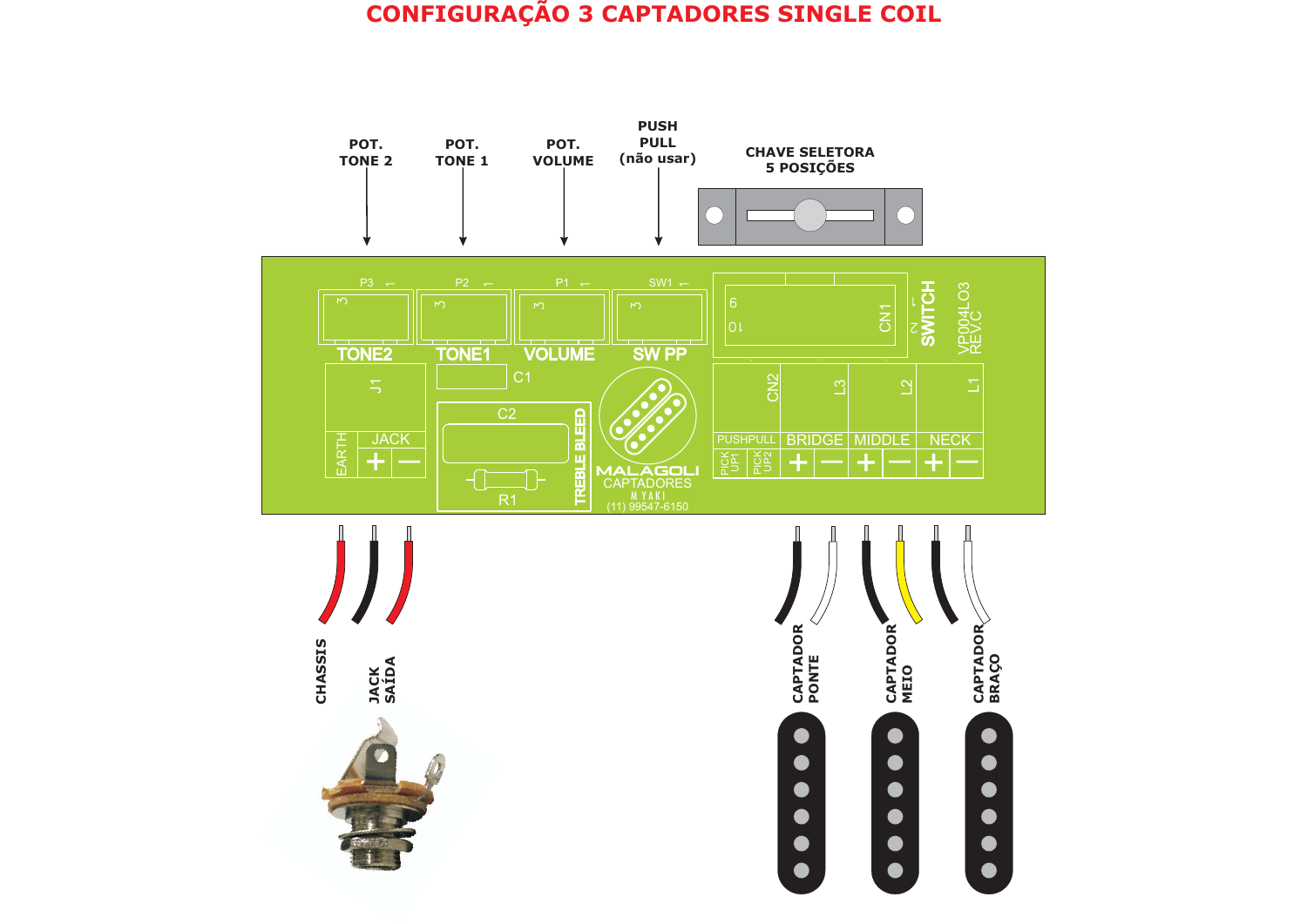## **CONFIGURAÇÃO HSS**